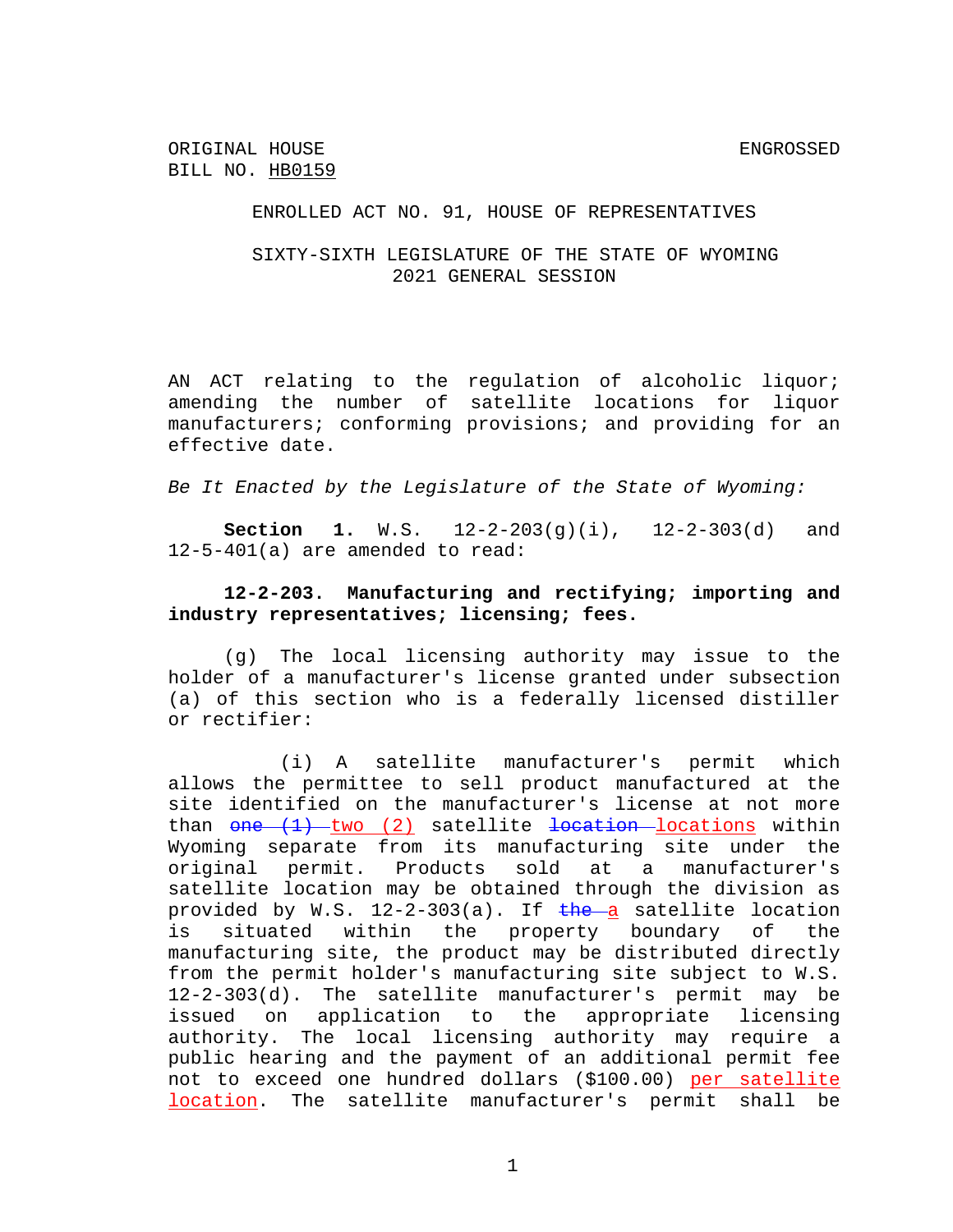#### ENROLLED ACT NO. 91, HOUSE OF REPRESENTATIVES

## SIXTY-SIXTH LEGISLATURE OF THE STATE OF WYOMING 2021 GENERAL SESSION

subject to the terms and conditions of W.S. 12-4-106, the schedule of operating hours set pursuant to W.S. 12-5-101 and the licensed building provisions pursuant to W.S.  $12 - 5 - 201;$ 

## **12-2-303. Purchase and sale of alcoholic liquors; shortages.**

(d) The holder of a manufacturer's license under W.S. 12-2-203(a) that sells alcoholic liquor not obtained through the division as provided in W.S.  $12-2-203(q)$  shall, before the transfer of the product to  $\frac{1}{2}$  satellite location, remit to the division an assessment in an amount equal to the profit allowed under subsection (a) of this section and the associated excise tax assessed under W.S. 12-3-101 that would have been received by the division had the holder of a manufacturer's license first obtained the alcoholic liquor from the division as provided in subsection (a) of this section. The department shall by rule define the procedure under which a holder of a manufacturer's license shall report and remit the assessment under this subsection.

# **12-5-401. Interests in licenses or permits to sell.**

(a) No industry representative shall hold any interest, stock or ownership directly or indirectly, in any license to sell products of the industry at retail under privileges of a license or permit to sell any beverage or liquor in Wyoming or in any premises so licensed. This section shall not apply to any person holding a microbrewery or winery permit pursuant to W.S. 12-4-412. This section shall also not apply to a person holding a manufacturer's license under W.S. 12-2-203(a) when the license is held under the complete ownership of a retail